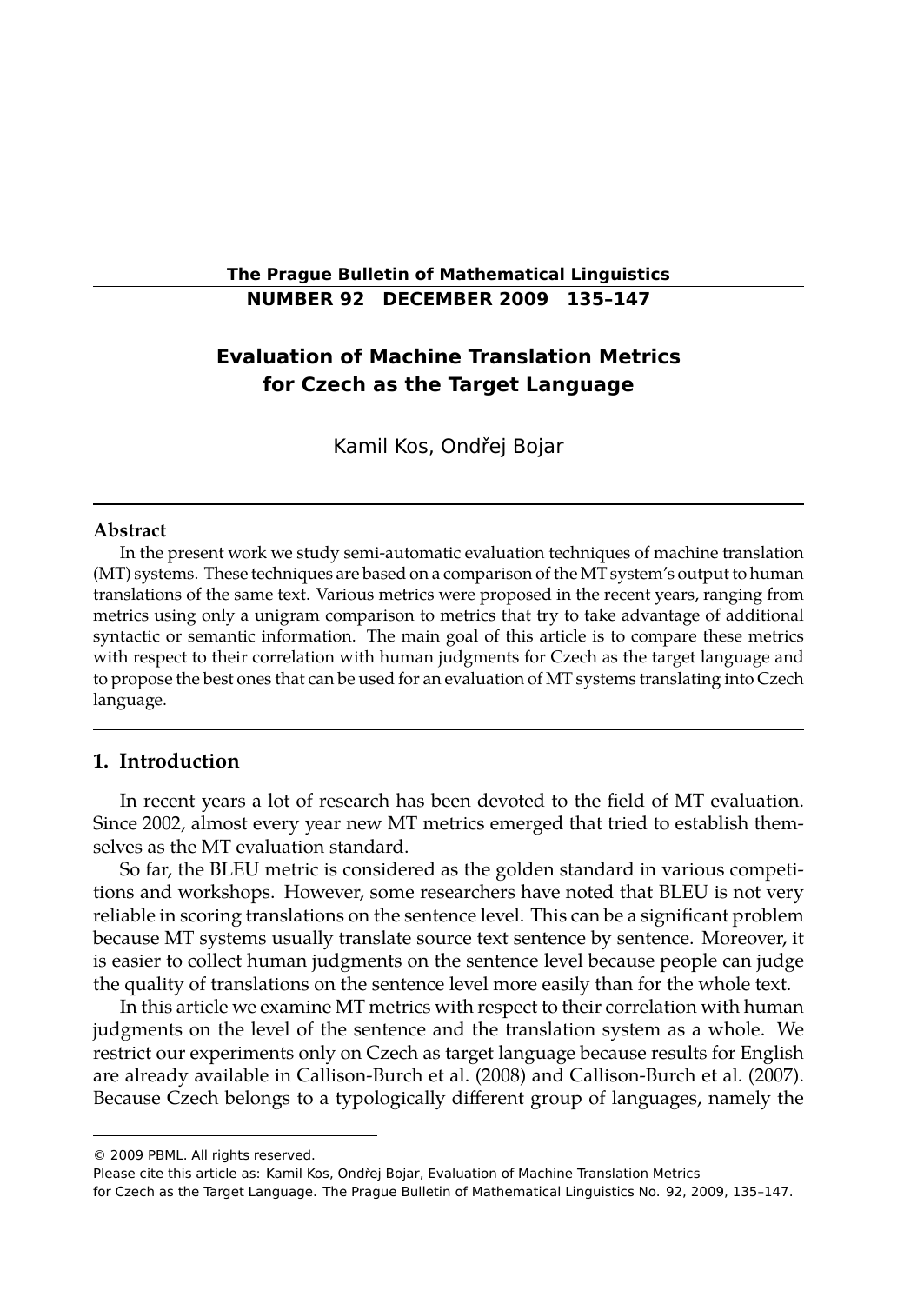Slavic ones with rich inflection, there can be some differences in the correlation. Some of the metrics can be more suitable for English and some of them more suitable for Czech, e.g. because of the fixed word order in English and relatively free word order in Czech.

## **2. Metrics**

We compared the most common metrics that are used in MT systems evaluation. We used our own implementation of the metrics to compute the ratings. This was especially necessary for metrics that take advantage of syntactic or semantic information because original evaluation tools are available mostly only for English or other widespread languages like French or Spanish.

The following metrics were evaluated:

- **F-measure** is defined as the harmonic mean of *precision* (*p*) and *recall* (*r*):  $\frac{p+r}{2*p*r}$ where precision is the number of words that co-occur in the candidate and the reference sentence divided by the size of the candidate sentence, and recall is the number of words that co-occur in the candidate and the reference sentence divided by the size of the reference sentence.
- **BLEU** (Papineni et al., 2002) is based on the geometric mean of n-gram precision  $(n = 1...4)$ . Candidate translations that are shorter than human references are penalized by the brevity penalty which is a single value over the whole test set.
- **NIST** (Doddington, 2002) also uses n-gram precision ( $n = 1...5$ ), differing from BLEU in that an arithmetic mean is used, weights are used to emphasize informative word sequences and the formula for brevity penalty is different.
- **WER** (Su and Wu, 1992) is defined as the minimum number of edit operations required to transform one sentence into another normalized by the length of the reference translation

$$
WER(s_i, r_i) = \frac{\min\left(I(s_i, r_i) + D(s_i, r_i) + S(s_i, r_i)\right)}{|r_i|}
$$

where  $I(s_i, r_i)$ ,  $D(s_i, r_i)$  and  $S(s_i, r_i)$  are the number of insertions, deletions and substitutions, respectively, and  $|r_i|$  is the length of the reference. The numerator of the equation above is also known as the Levenshtein distance.

- **TER** (Snover et al., 2006) is also based on the number of operations needed to transform the candidate sentence into the reference sentence. However, it allows one additional operation: the *block shift*. Hence, possible operations include insertion, deletion, and substitution of single words as well as shifts of word sequences.
- **PER** (Tillmann et al., 1997) is similar to WER except that word order is not taken into account. Both sentences are treated as bags of words and the set difference is judged.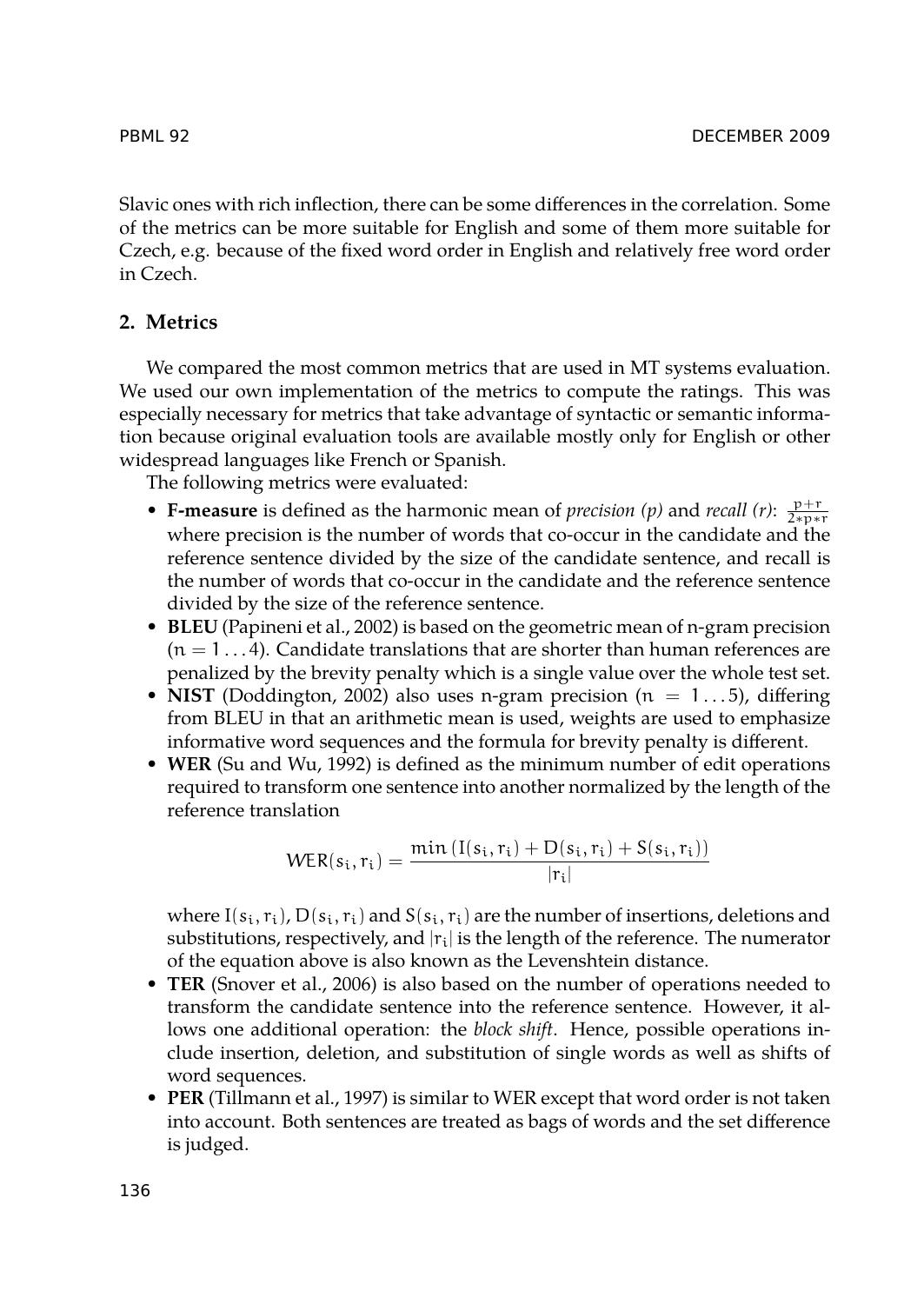- **GTM** (Turian et al., 2003) is inspired by the plain F-measure trying to eliminate (one of) its major drawbacks. Since F-measure is based only on unigram matching, two sentences containing the same words always get the same F-measure rating regardless of the correct order of the words in the sentence. GTM rewards contiguous sequences of correctly translated words. The reward is controlled by parameter e. For  $e = 1$  the GTM score is the same as the plain F-measure. For  $0 < e < 1$  contiguous sequences of words are rewarded and for  $e > 1$  they are penalized.
- **Meteor** (Banerjee and Lavie, 2005) incrementally constructs an alignment between the candidate and the reference sentence using several modules that define which words can be matched. The modules are *exact*, *porter stem* and *Word-Net (WN) synonymy*. *Exact* module matches two words if they have the same surface representation (e.g. *dog* matches *dog* but not *dogs*). *Porter stem* module matches two words if they have the same stem according to Porter stemmer (Porter, 2001) (e.g. *dogs* matches *dog*) and *WN synonymy* module matches two words if they are synonyms. Our modification of the metric replaces the *porter stem* module with *lemma* module which matches two words, if they have the same lemma. The *WN synonymy* module uses the Czech WordNet (Pala and Smrž, 2004). The alignment is then used to compute precision and recall, similarly to F-measure, only that the weight of precision is bigger than the weight of recall. Moreover, penalty is used to penalize translations with words in wrong order.

In Lavie and Agarwal (2007), the authors optimized the parameters that are used by Meteor. We use the parameters that were obtained for English because they did not consider Czech. The new parameters put more weight on recall than before and use different coefficients in the penalty formula. We denote the original version of Meteor as *orig* and the new version without any attributes.

• **Semantic POS Overlapping** (SemPOS) metric is inspired by a set of metrics using various linguistic features on syntactic and semantic level introduced by Giménez and Márquez (2007). One of their best performing metrics was *semantic role overlapping*. Since we did not find a tool that would assign semantic roles as defined in Giménez and Márquez (2007) to words in a Czech sentence, we decided to use a slightly different metric. The *TectoMT* framework (Žabokrtský et al., 2008) can assign a semantic part of speech (semantic POS) to words. We compute overlapping for this linguistic feature as defined in Giménez and Márquez (2007). Moreover, we do not use the surface representation of the words but their t-lemma obtained from the *TectoMT* framework for the computation of the overlapping. As an approximation, we can say that our application of SemPOS evaluates the lexical choice of autosemantic words, taking the (semantic) part of speech into account.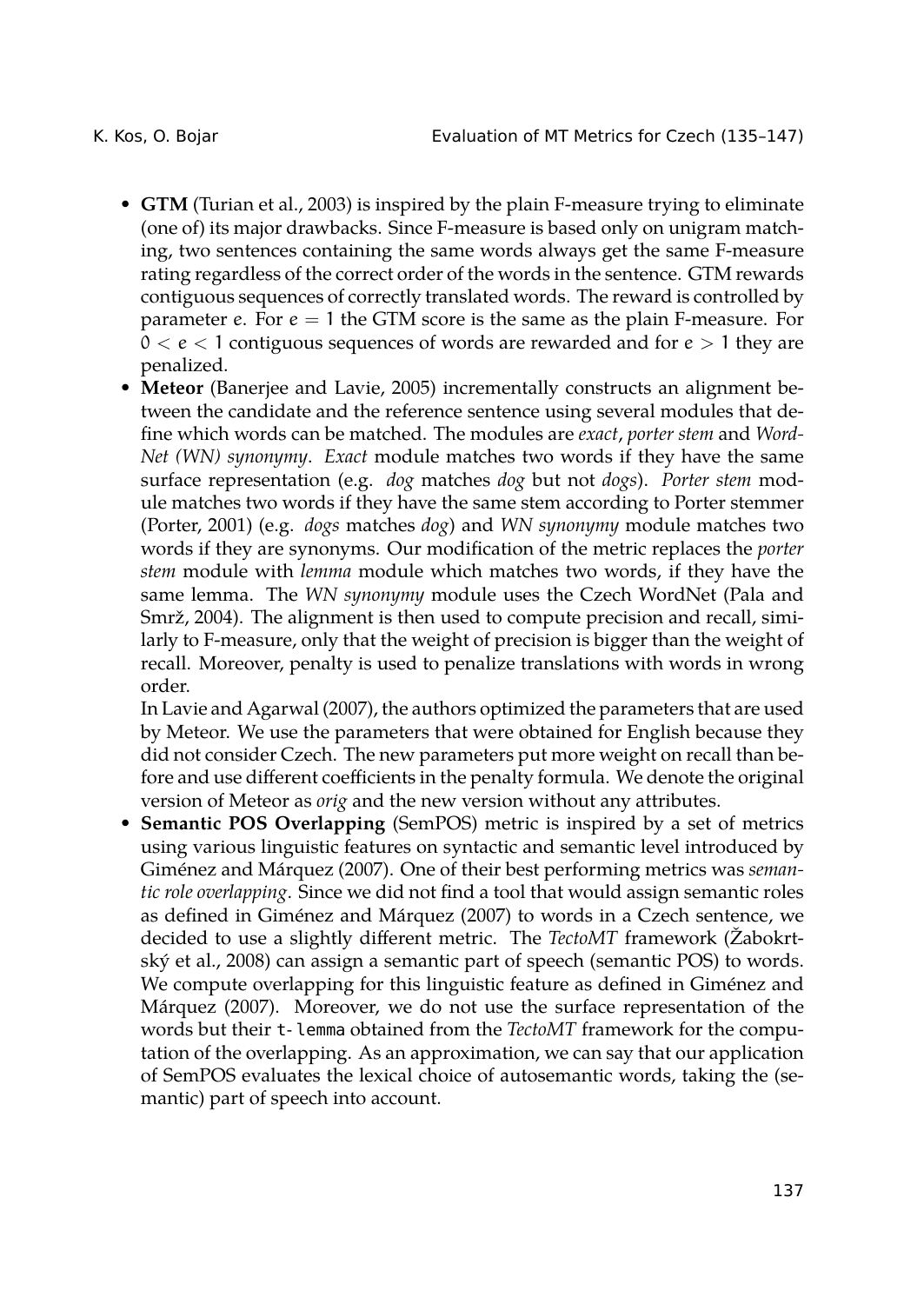|                                                                                                |                    |              |  |  | Total |     |  |
|------------------------------------------------------------------------------------------------|--------------------|--------------|--|--|-------|-----|--|
| Judgments per sentence $\begin{vmatrix} 1 & 2 & 3 & 4 & 5 & 6 & 7 \end{vmatrix}$ Sents. Judgs. |                    |              |  |  |       |     |  |
| Articles: # of sents.                                                                          | 119 24 8 3 5 3 3 1 |              |  |  | 165   | 267 |  |
| Editorials: # of sents.                                                                        | 109                | 26 9 8 1 3 0 |  |  | 156   | 243 |  |

*Table 1. Number of sentences with 1 to 7 human ratings in the test sets.*

#### **3. Test Data**

138

The test data and human judgments were taken from the data collected at the Third Workshop on Statistical Machine Translation (Callison-Burch et al., 2007). We have chosen only systems and human judgments which had Czech as the target language. We used the human rankings of whole sentences. The judgments about syntactic constituents were not taken into account.

The output of the following systems was considered:

- BOJAR Charles University, Bojar (Bojar and Hajič, 2008),
- TMT Charles University, TectoMT (Žabokrtský et al., 2008),
- UEDIN University of Edinburgh (Koehn et al., 2008),
- PCT PC Translator (a commercial MT provider from the Czech Republic).

The test data consisted of two test sets. The first one contained a total of 90 articles which were selected from a variety of Czech, English, French, German, Hungarian and Spanish news sites. The other test set was drawn from Czech-English news editorials. The Articles test set contained 2050 sentences and the Editorials test set contained 2028 sentences. The reference translations contained only one human translation for each sentence.

The human judgments contained 243 system scores of 156 unique sentences for the Editorials test set and 267 system scores of 165 unique sentences for the Articles test set with up to 7 judgments of a single sentence. Table 1 gives the details of judgment distribution. The human judgments contained scores of the translation quality on the scale 1 to 5, one being the best. It was possible that several translations obtained the same score. The scores for the translations were only on the sentence level. We considered human scores of the same sentence as independent of each other and included all of them in the ratings.

### **4. Correlation with Human Judgments**

To measure the correlation of the metric ratings with the human judgments we used the Pearson correlation coefficient on ranks. This coefficient captures the extent to which two different rankings correlate with each other. We used the following equation:

$$
\rho=\frac{n\left(\sum x_iy_i\right)-\left(\sum x_i\right)\left(\sum y_i\right)}{\sqrt{n\left(\sum x_i^2\right)-\left(\sum x_i\right)^2}\sqrt{n\left(\sum y_i^2\right)-\left(\sum y_i\right)^2}}
$$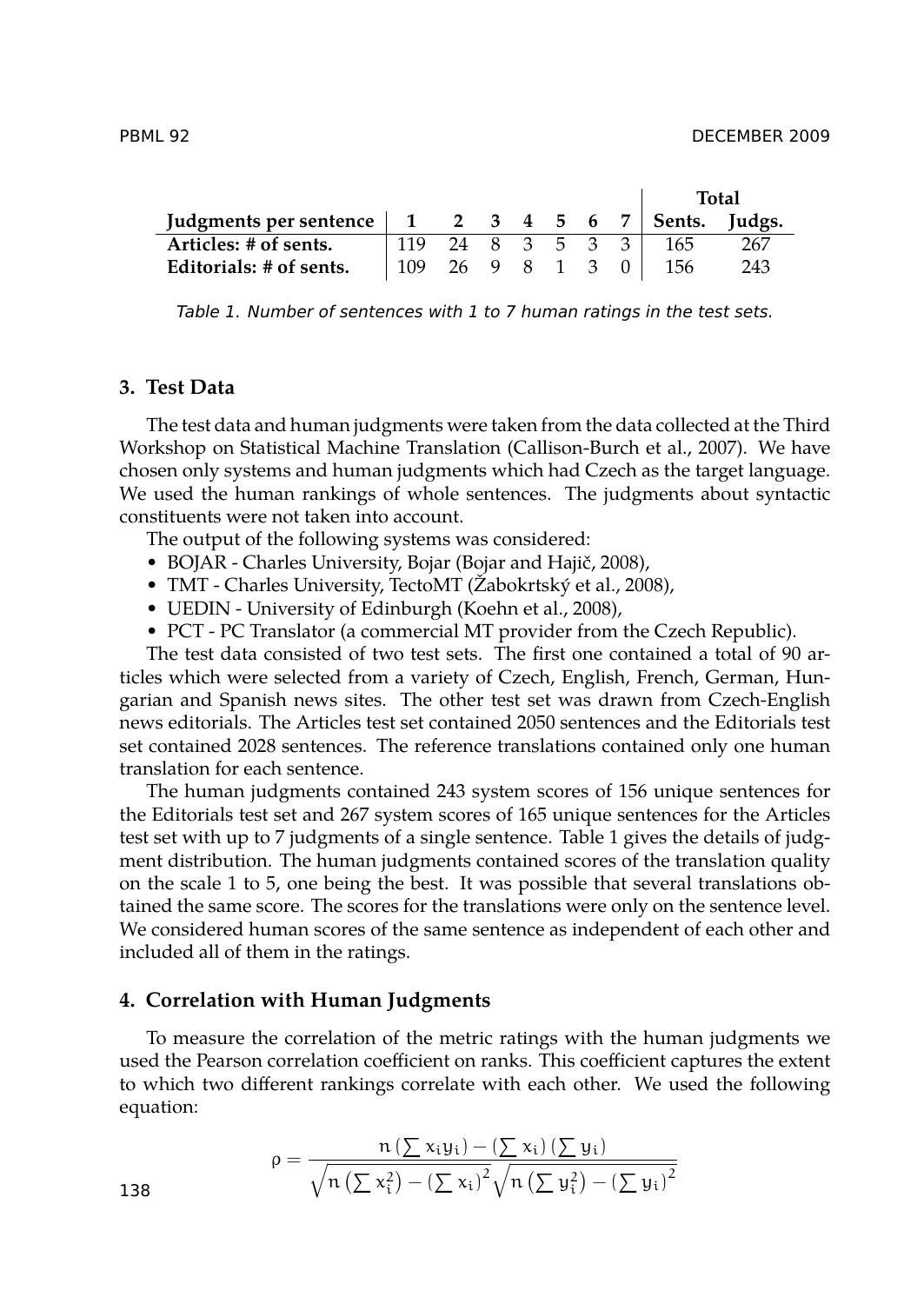|      | Human score Metric score   Human rank Metric rank |  |
|------|---------------------------------------------------|--|
|      | 1.5                                               |  |
| 1.54 |                                                   |  |
| 54 ا | 1.5                                               |  |
|      |                                                   |  |

*Table 2. Conversion of scores to rankings.*

In the formula, n denotes the number of evaluated systems and  $x_i$ ,  $y_i$  are the positions of the i<sup>th</sup> system in the human and metric rank. The possible values of ρ range between 1 (all systems are ranked in the same order) and -1 (systems are ranked in the reverse order). Thus, an evaluation metric with a higher value of  $\rho$  reflects the human judgments better than a metric with a lower ρ.

### **4.1. Sentence-Level Correlation**

To measure the sentence-level correlation we transformed the human scores to ranks for each sentence. If several systems obtained the same score, we used the average position for each of them. In the case that all systems had the same score, we did not use the human judgment. For automatic metrics, we computed the metric scores on the sentence level and converted the scores to rankings in the same manner as for human judgments. Table 2 illustrates how we created the rankings.

### **4.2. System-Level Correlation**

Because no human judgments were available on the system level we had to synthesize them from sentence level judgments. We used the same method as in Callison-Burch et al. (2007) in order to make the results comparable. We created the system rankings based on the

• *percent of cases in which the sentences (produced by the system) were judged to be better than or equal to the translations of any other system.*

Since we had only two test sets to measure the correlation coefficients on the system level, we used bootstrapping to estimate their variance. On the system level, we obtained no ties in rankings. Then, the Pearson correlation coefficient is equivalent to the Spearman's rank correlation coefficient defined as:

$$
\rho_{sp}=1-\frac{6\sum d_i^2}{n(n^2-1)}
$$

where  $d_i$  is the difference between the ranks for system<sub>i</sub> and n is the number of systems.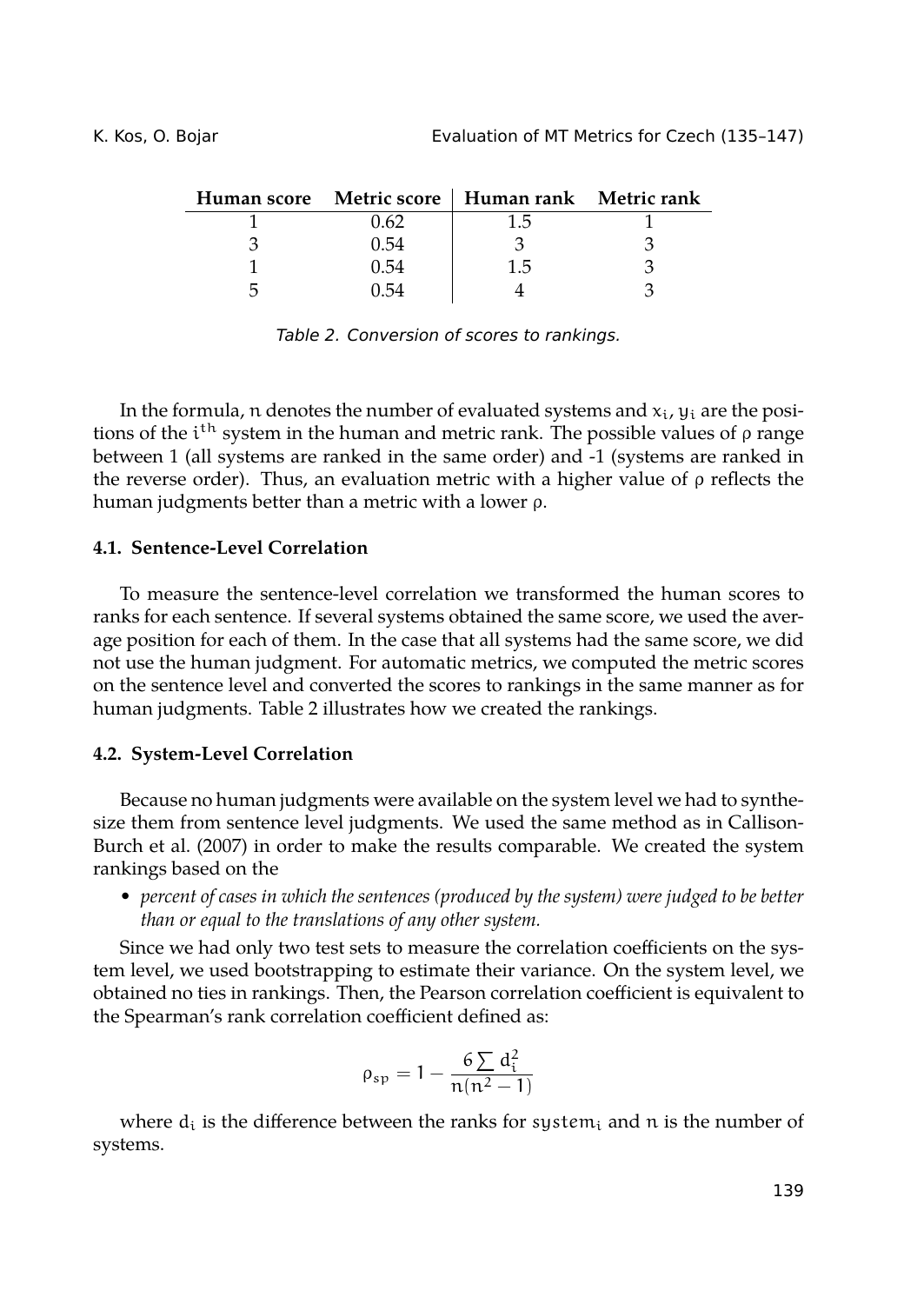| Metric               | <b>Articles</b>      | <b>Editorials</b>                                                 | Average |
|----------------------|----------------------|-------------------------------------------------------------------|---------|
| <b>NIST</b>          | $0.22 \pm 0.60$ (7)  | $0.26 \pm 0.62$ (1)                                               | 0.24    |
| $F-measure/GTM(e=1)$ | $0.24 \pm 0.58(1)$   | $0.23 \pm 0.63$ (4)                                               | 0.23    |
| $GTM(e=0.5)$         | $0.24 \pm 0.58$ (2)  | $0.23 \pm 0.63$ (6)                                               | 0.23    |
| $GTM(e=2)$           | $0.24 \pm 0.58$ (3)  | $0.22 \pm 0.63$ (10)                                              | 0.23    |
| Meteor               | $0.23 \pm 0.57$ (4)  | $0.24 \pm 0.62$ (2)                                               | 0.23    |
| $GTM(e=0.1)$         | $0.23 \pm 0.58$ (5)  | $0.23 \pm 0.63$ (5)                                               | 0.23    |
| Meteor(orig)         | $0.23 \pm 0.57$ (6)  | $0.23 \pm 0.62$ (7)                                               | 0.23    |
| <b>PER</b>           | $0.22 \pm 0.60$ (8)  | $0.24 \pm 0.63$ (3)                                               | 0.23    |
| <b>TER</b>           | $0.21 \pm 0.60$ (9)  | $0.23 \pm 0.62$ (8)                                               | 0.22    |
| WER                  | $0.21 \pm 0.60$ (10) | $0.23 \pm 0.62$ (9)                                               | 0.22    |
| <b>SemPOS</b>        | $0.21 \pm 0.57$ (11) | $0.19 \pm 0.61$ (11)                                              | 0.20    |
| BLEU                 | $0.03 \pm 0.63$ (12) | $0.02 \pm 0.62$ (12)                                              | 0.03    |
|                      |                      | Numbers in brackets indicate the relative position of the metric. |         |

*Table 3. Average sentence-level correlations for the metrics including standard deviation.*

## **5. Results and Discussion**

In the present section, we discuss various aspects of the estimated correlations to human judgments. For complete listing of results, please see Tables 7 and 8 at the end of our article.

### **5.1. BLEU Not Suitable for Sentence-Level Evaluation**

The results of the sentence-level correlation are given in Table 3. They indicate that the correlation of the automatic metrics with human judgments is not very high (around 0.2). Perhaps more importantly, the huge variance of the correlation discards any differences between the metrics. In fact, all results lie within the error bars of the best performing metrics (NIST for the Editorials dataset and F-measure/GTM(e=1) for the Articles dataset).

The only outstanding result is the extremely low correlation for BLEU. The BLEU metric cannot predict the human judgments on the sentence level at all which makes it unsuitable for evaluation of the quality of separate sentences.

## **5.2. Sentence-Level Correlation Difficult for Humans**

The low coefficients observed in Table 3 are, however, influenced by the quality of human judgments. The inter-human correlation coefficients are given in Table 4. They suggest that it is difficult even for human annotators to agree which sentence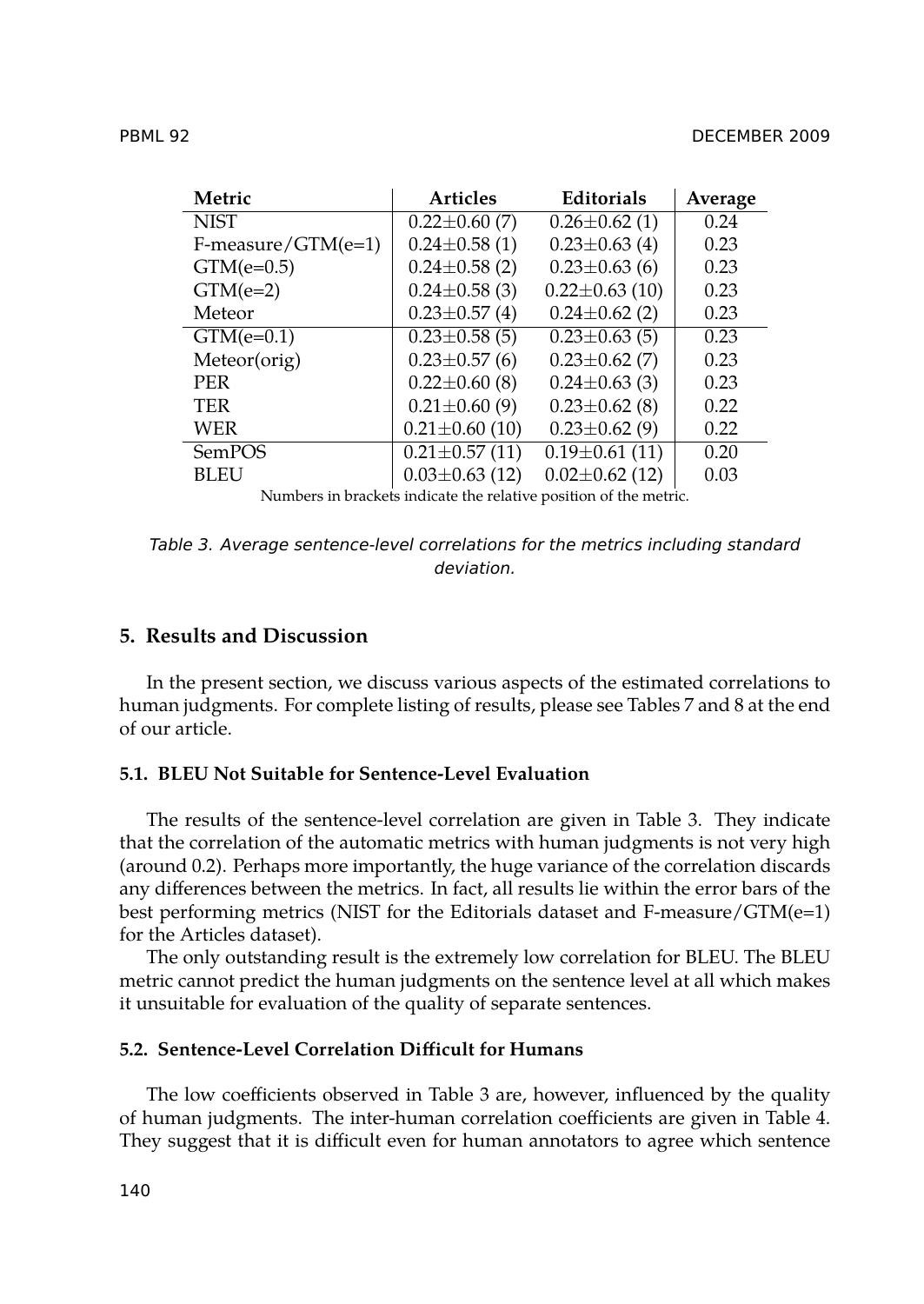|                | <b>Articles</b>                                 | Editorials |
|----------------|-------------------------------------------------|------------|
| Judgment pairs | 224                                             | 156        |
| O              | $\vert 0.56 \pm 0.48 \quad 0.56 \pm 0.50 \vert$ |            |

*Table 4. Number of human judgment pairs of the same sentence and the average inter-human correlations with standard deviation.*

translations are good. For an illustration of two sentences see Figures 1 and 2 at the end of the paper.

The inter-human correlation coefficients were computed as follows: we took the human scores for sentences for which there were given at least two human judgments and computed the Pearson's correlation coefficient for them. If there were more than two ratings of the same sentence, we considered all possible combinations. For the Editorials test set, we obtained 156 pairs of human judgments and for the Articles test set 224 pairs.

#### **5.3. SemPOS Best for System-Level Comparison**

Table 5 presents average Pearson correlation coefficients for both test sets on the system level. We used bootstrapping to estimate the confidence intervals. We can see that the Semantic POS Overlapping metric clearly has the highest correlation, followed by the Meteor metric. The next metrics are  $GTM(e=0.5)$  and BLEU. Metrics with the lowest correlation were the distance metrics PER, WER and TER.

It is interesting that NIST, the best metric on the sentence level, finished in the second half of the chart on the system level. On the contrary, BLEU can evaluate the quality of translation much better on the system level than on the sentence level, even if it is only slightly better than the average metrics on the system level.

Note that the Semantic POS Overlapping extensively takes advantage of the automatic annotation tools. The MT output must be preprocessed first to obtain the semantic POS and t-lemma for the words of the translation. Hence, the performance of Semantic POS Overlapping metric can be influenced by the quality of the annotation tools.

#### **5.4. Effects of Lemmatization**

Table 6 illustrates the effects of lemmatizing both the reference and the hypothesis of the system for selected metrics. By lemmatizing, we deliberately ignore differences in word forms. The systems are therefore not judged on the basis of morphological coherence of the output.

The column "lemma" shows correlations for texts lemmatized while preserving the number of tokens. The column "t-lemma" shows correlations for linearized tec-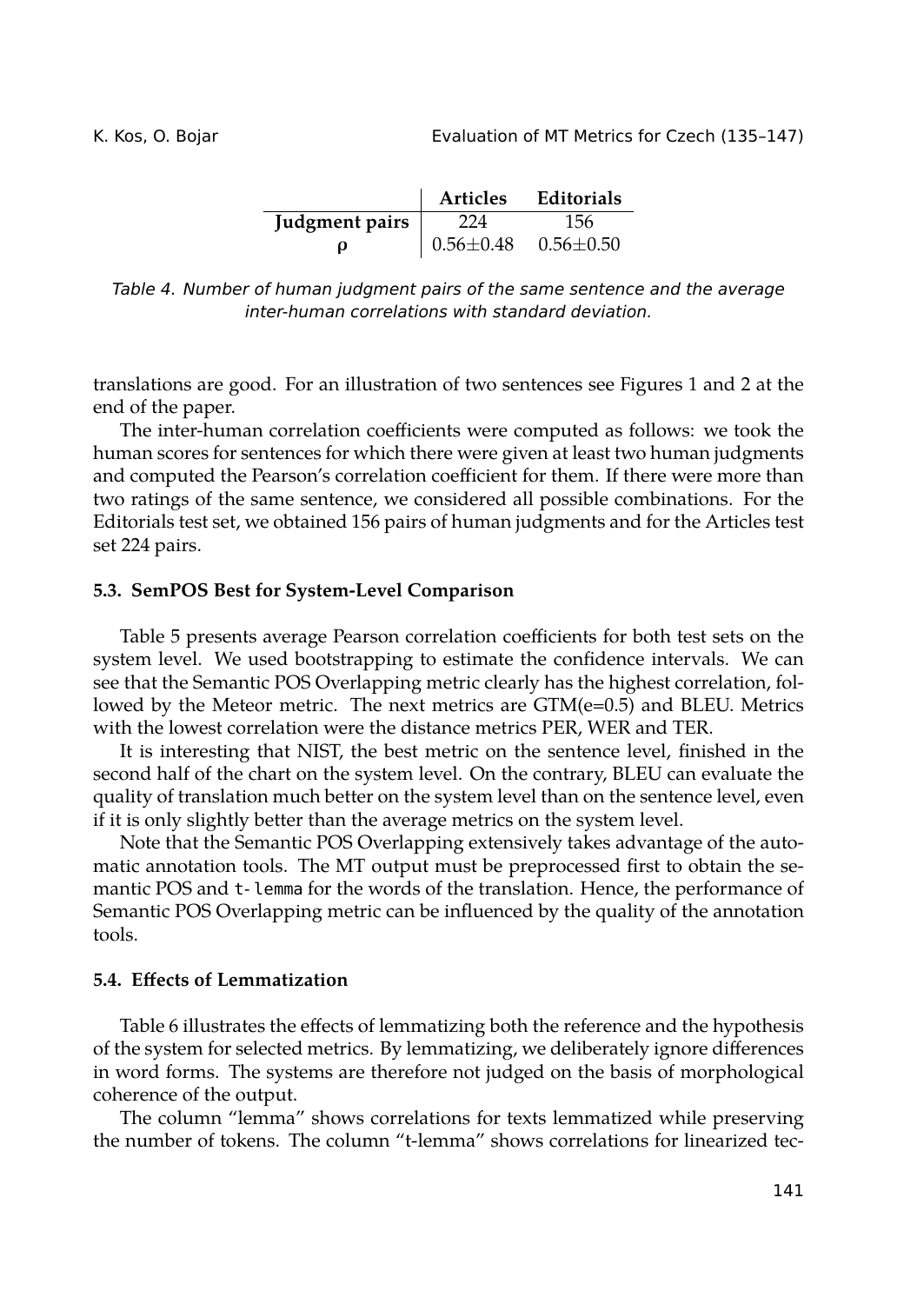| Metric               | <b>Articles</b>       | <b>Editorials</b>    | Average |
|----------------------|-----------------------|----------------------|---------|
| SemPOS               | $0.81 \pm 0.18$ (1)   | $0.75 \pm 0.23$ (1)  | 0.78    |
| Meteor               | $0.43 \pm 0.18$ (2)   | $0.60 \pm 0.28$ (2)  | 0.52    |
| Meteor(orig)         | $0.43 \pm 0.18$ (3)   | $0.52 \pm 0.32$ (3)  | 0.47    |
| $GTM(e=0.1)$         | $0.24 \pm 0.34$ (9)   | $0.48 \pm 0.34(4)$   | 0.36    |
| $GTM(e=0.5)$         | $0.40 \pm 0.22$ (5)   | $0.28 \pm 0.33$ (5)  | 0.34    |
| <b>BLEU</b>          | $0.40 \pm 0.23$ (6)   | $0.25 \pm 0.33$ (6)  | 0.33    |
| $F-measure/GTM(e=1)$ | $0.41 \pm 0.21$ (4)   | $0.21 \pm 0.31$ (7)  | 0.31    |
| $GTM(e=2)$           | $0.31 \pm 0.34$ (7)   | $0.18 \pm 0.31(9)$   | 0.24    |
| <b>NIST</b>          | $0.25 \pm 0.34$ (8)   | $0.21 \pm 0.31$ (8)  | 0.23    |
| <b>PER</b>           | $0.01 \pm 0.38$ (10)  | $0.16 \pm 0.32$ (12) | 0.09    |
| <b>TER</b>           | $-0.17 \pm 0.41$ (11) | $0.18 \pm 0.32$ (10) | 0.00    |
| WER                  | $-0.17 \pm 0.41$ (12) | $0.18 \pm 0.32$ (11) | 0.00    |

WER -0.17*±*0.41 (12) 0.18*±*0.32 (11) 0.00 Results covered in the error bounds of the best result are in bold. Results covering the best result in their error bounds are in italics. Numbers in brackets indicate the relative position of the metric.

| Table 5. Average system-level correlations with standard deviations for the metrics |                                                   |  |  |
|-------------------------------------------------------------------------------------|---------------------------------------------------|--|--|
|                                                                                     | computed from bootstrapped samples ( $N=10000$ ). |  |  |

togrammatical trees where the number of tokens has been reduced (auxiliary words are removed, the reflexive particle becomes part of the verb t-lemma).

The results are not very pronounced, the error bars always cover the differences. In general, lemmatization tends to improve the correlation but for some metrics and some datasets, the correlation can significantly drop.

As can be seen in Table 8 at the end of the paper, SemPOS remains the best performing metric for the system-level comparison. For the sentence-level comparison, lemmatization puts the very simple PER metric higher on the scale, see Table 7.

#### **5.5. Comparison with English**

If we compare our results with the correlation coefficients on the system level that were published in Callison-Burch et al. (2008) and Callison-Burch et al. (2007), we can see that the results for Czech and English as the target language are similar. Meteor and SemPOS (which is similar to Semantic Roles Overlapping (SR) metric from Callison-Burch et al., 2007) correlate the best with human judgments, while TER (mTER in Callison-Burch et al., 2007) has one of the lowest correlation coefficients. However, almost all metrics, except for SemPOS, show correlation coefficients of only 0.3 to 0.4 for Czech compared to 0.6 to 0.8 for English. We have documented that the distance metrics PER, WER and TER are completely unsuitable for system-level evaluation for Czech. We explain this by the morphological richness of Czech—various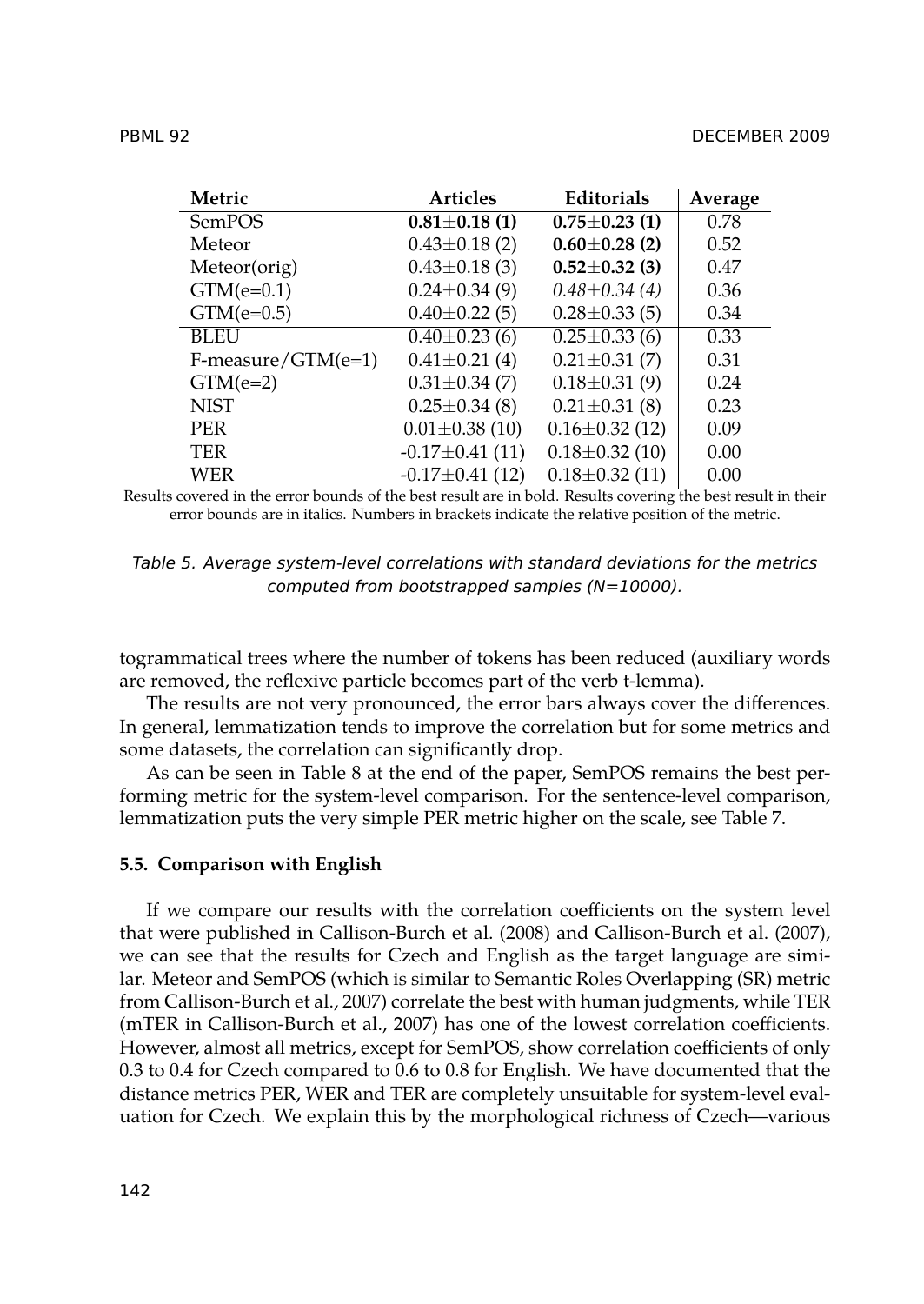| Metric             | <b>Dataset</b> | word form       | lemma                              | t-lemma                      |
|--------------------|----------------|-----------------|------------------------------------|------------------------------|
| <b>BLEU</b>        | Articles       | $0.40 + 0.23$   | $\diagdown 0.36 \pm 0.30$          | $\diagdown 0.14 \pm 0.46$    |
|                    | Editorials     | $0.25 \pm 0.33$ | $70.43 \pm 0.35$                   | $\nearrow 0.50 \pm 0.32$     |
| F-measure/GTM(e=1) | Articles       | $0.41 \pm 0.21$ | $70.49 \pm 0.21$                   | $70.56 \pm 0.24$             |
|                    | Editorials     | $0.21 \pm 0.31$ | $70.29 \pm 0.34$                   | $70.41 \pm 0.35$             |
| $GTM(e=0.1)$       | Articles       | $0.24 \pm 0.34$ | $\diagdown$ -0.19 $\pm$ 0.35       | $\setminus 0.01\pm 0.41$     |
|                    | Editorials     | $0.48 \pm 0.34$ | $\setminus 0.44\pm 0.35$           | $70.66 \pm 0.23$             |
| $GTM(e=0.5)$       | Articles       | $0.40 \pm 0.22$ | $\setminus 0.39 \pm 0.23$          | $70.47 \pm 0.26$             |
|                    | Editorials     | $0.28 \pm 0.33$ | $70.48 \pm 0.33$                   | $70.62 \pm 0.25$             |
| $GTM(e=2)$         | Articles       | $0.31 \pm 0.34$ | $70.64 \pm 0.26$                   | $70.56 \pm 0.28$             |
|                    | Editorials     | $0.18 \pm 0.31$ | $\rightsquigarrow$ 0.18 $\pm$ 0.32 | $70.21 \pm 0.32$             |
| <b>NIST</b>        | Articles       | $0.25 + 0.34$   | $70.50 \pm 0.32$                   | $70.32 \pm 0.36$             |
|                    | Editorials     | $0.21 \pm 0.31$ | $70.32 \pm 0.35$                   | $\n  \angle 0.33 \pm 0.35$   |
| <b>PER</b>         | Articles       | $0.01 \pm 0.38$ | $70.21 \pm 0.42$                   | $\sim$ -0.09 $\pm$ 0.35      |
|                    | Editorials     | $0.16 \pm 0.32$ | $70.20 \pm 0.33$                   | $\n  \angle 0.19 \pm 0.33\n$ |

*Table 6. Effects of lemmatization on system-level correlation.*

paraphrases with the same meaning can often differ in every word form due to e.g. a different case.

## **6. Future Work**

More accurate results about the quality of MT metrics for Czech as the target language can be obtained if the experiments we have performed on the system level would be repeated on more data. We had only 2 test sets of 156 and 165 unique sentences. Since the synthesized system-level human judgments from sentence-level scores are possible sources of errors, it would be useful to collect human judgments for whole test sets. However, people are better at scoring shorter fragments of text and they even have problems when evaluating longer sentences. We suggest to use a task-based evaluation instead of scoring the whole text. Human judgments can be collected on the basis of a set of questions after the translations are read by the annotators, like in comprehension tests in foreign language exams.

Other metrics that emerged recently can be implemented and evaluated. This concerns especially metrics that were published in Giménez and Márquez (2007). Several of them show high correlation with human judgments for English. The TectoMT framework can provide most of the required features to compute these metrics for Czech sentences.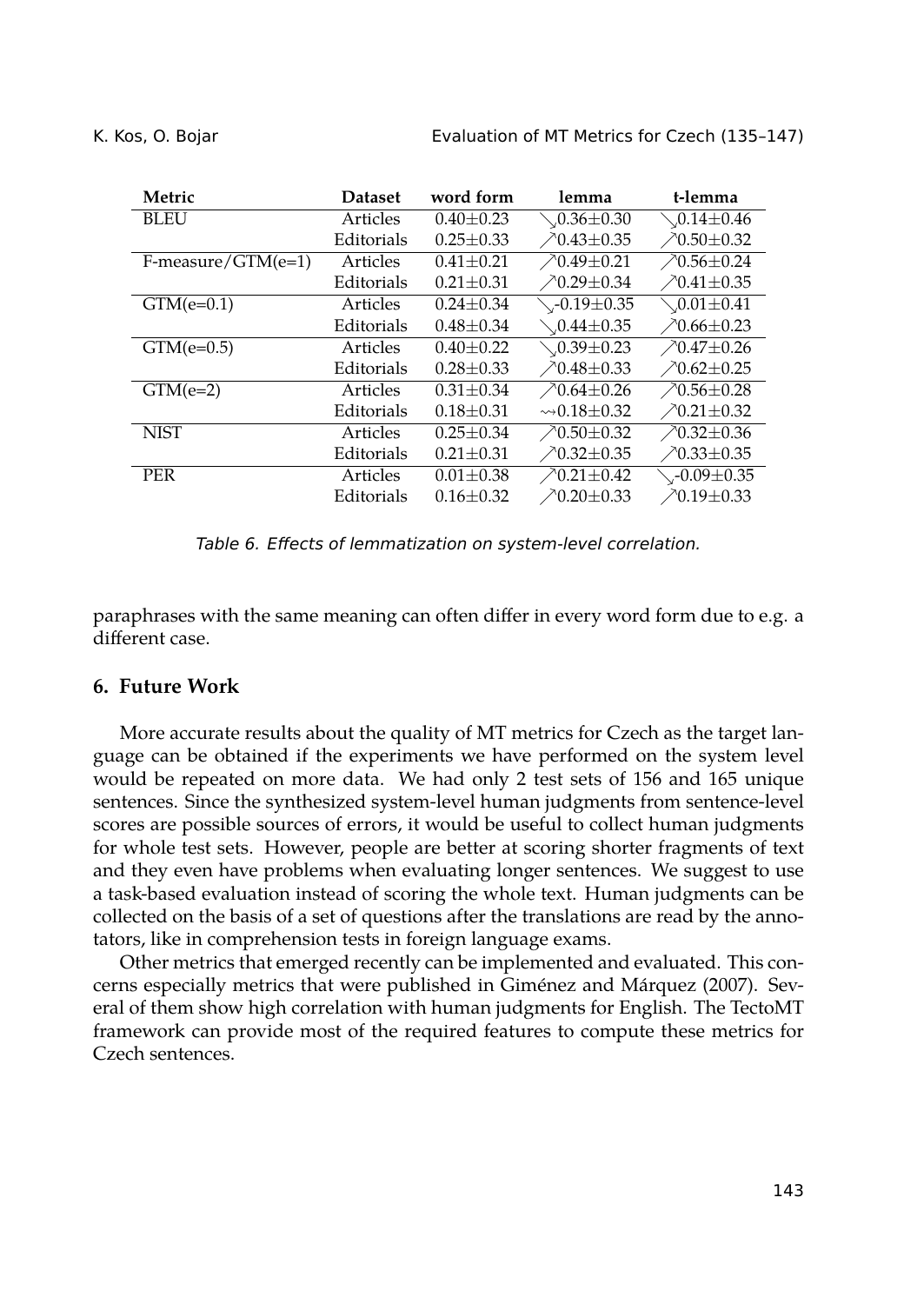| <b>Src</b>   | Berlusconi's lack of experience in politics doomed his first government to collapse<br>after only six months.                                                                                                                                                                                                                         |   |                 |
|--------------|---------------------------------------------------------------------------------------------------------------------------------------------------------------------------------------------------------------------------------------------------------------------------------------------------------------------------------------|---|-----------------|
| Ref          | Berlusconiho nedostatečné zkušenosti v politice odsoudily jeho první vládu po<br>pouhých šesti měsících k pádu.                                                                                                                                                                                                                       |   | Human<br>scores |
| <b>BOJAR</b> | Berlusconiho nedostatek zkušeností v politice odsoudila jeho první vláda,<br>Berlusconi's lacknom, acc experience <sup>pl</sup> in politics doomed his first gov.nom,<br>která padla po pouhých šest<br>měsíců.<br>which collapsed after only $\quad$ six $_{\text{nom}}$ months.                                                     | 3 | 3               |
| TMT          | Nedostatek Berlusconiho zkušenosti z<br>politik odsoudil svou první vládu<br>Lack of Berlusconi's experience $_{gen}^{sg}$ from politics doomed his first gov. $_{acc}$<br>zhroutit po pouze šesti měsících.<br>to collapse after only six months.                                                                                    | 4 | 2               |
| UEDIN        | Berlusconi's nedostatku zkušeností v politice odsouzena k zániku jeho první<br>Berlusconi's lack $_{\text{dat}}$ experience $_{\text{gen}}^{\text{pl}}$ in politics doomed to downfall his first<br>vláda, která padla po pouhých šest měsíců.<br>$gov_{\text{nom}}$ , which collapsed after only $\quad$ six $_{\text{nom}}$ months. | 4 | $\overline{4}$  |
| PCT          | Berlusconi- ovo nedostatek zkušenosti s politikami odsoudily jeho první<br>Berlusconi- 's lack experience $_{gen}^{sg}$ with politics <sub>pl</sub> doomed <sub>pl</sub> his first<br>vládu k tomu, aby zhroutila se po jen šesti měsíců.<br>gov. to that, so that collapsed refl after only six months <sub>qen</sub> .              | 3 | 3               |

## *Figure 1. Example sentence 1 with human scores*

| <b>Src</b>   | The former police chief has been cooperating fully with the prosecutors<br>investigating the case, Morvai added.                                                                                                                           |   |                |                |                |   |
|--------------|--------------------------------------------------------------------------------------------------------------------------------------------------------------------------------------------------------------------------------------------|---|----------------|----------------|----------------|---|
| Ref          | Attila Morvai se zmínil taktéž o tom, že bývalý policejní kapitán od začátku<br>spolupracoval se státními zástupci vykonávajícími vyšetřování.                                                                                             |   |                |                | Human scores   |   |
| <b>BOJAR</b> | Bývalý policejní šéf byl plné spolupráci s prokurátory Morvai<br>Former police chief was full cooperation with prosecutors Morvai<br>vyšetřování případu, dodal.<br>investigation case <sub>gen</sub> , added.                             | 4 | 4              | 4              | 4              | 3 |
| TMT          | se bývalý policejní šéf spolupracoval plně<br>Żе<br>žalobci<br>That refl former police chief cooperated fully prosecutors<br>vyšetřováním případu, Morvai přidal.<br>investigation <sub>inst</sub> case <sub>gen</sub> , Morvai added.     | 3 | 3              | 3              | $\overline{2}$ |   |
| UEDIN        | Bývalý náčelník policie bylo plné spolupráci s<br>prokurátory<br>police was full cooperation with prosecutors<br>Former chief<br>vyšetřování případu, morvai přidán.<br>investigation case <sub>gen</sub> , morvai added <sub>pass</sub> . | 2 | 3              | 4              | 4              |   |
| PCT          | žalobce<br>Bývalý policejní šéf<br>spolupracoval plně<br>se<br>Former police chief cooperated fully with prosecutor $_{\text{nom}}$<br>vyšetřování případ, Morvai přidal.<br>investigation case <sub>nom</sub> , Morvai added.             | 1 | $\overline{2}$ | $\overline{2}$ | $\overline{2}$ |   |

*Figure 2. Example sentence 2 with human scores*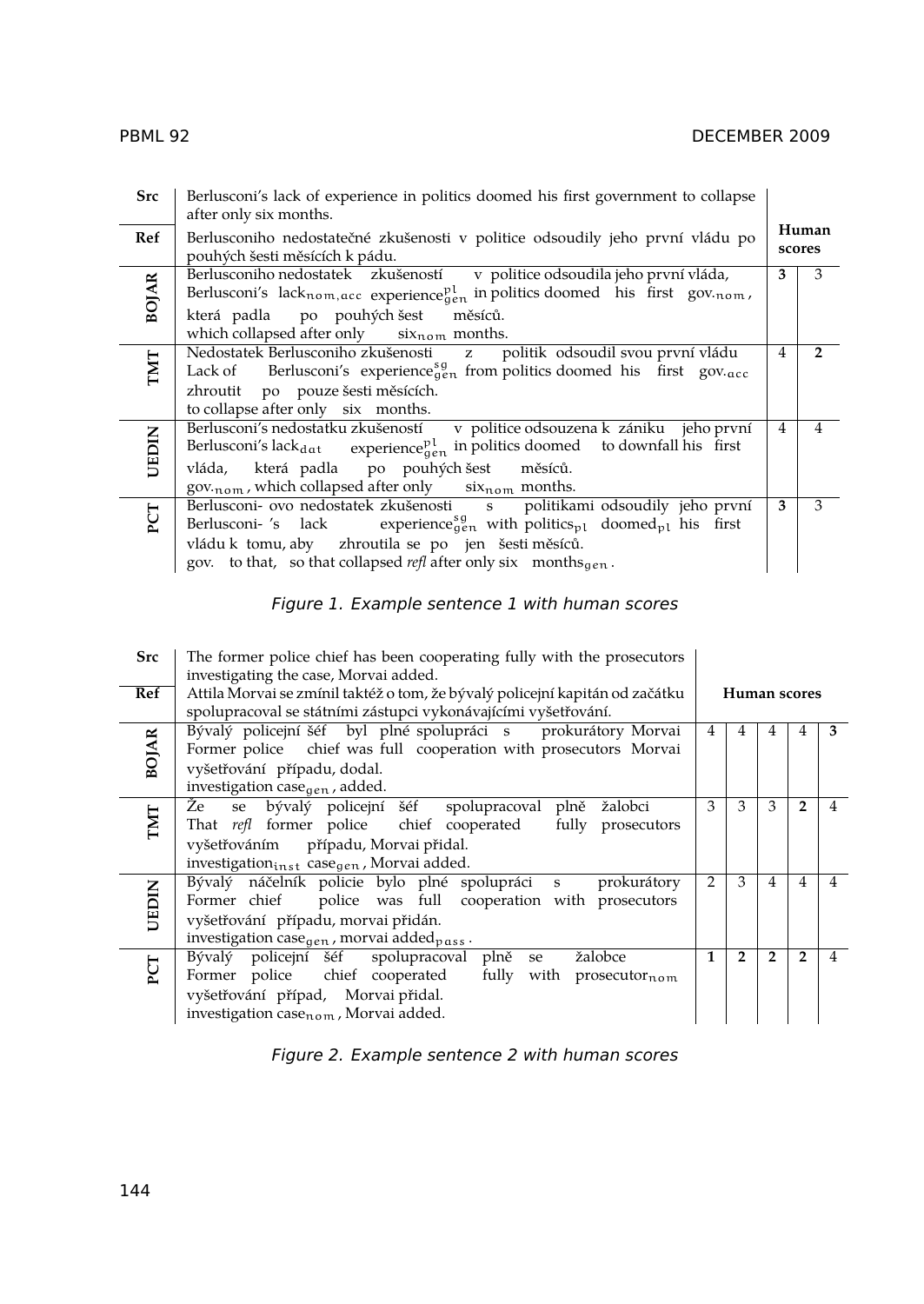| Preprocessing | Metric                                                          | <b>Articles</b>      | <b>Editorials</b>    | Average |  |  |  |
|---------------|-----------------------------------------------------------------|----------------------|----------------------|---------|--|--|--|
| lemma         | <b>PER</b>                                                      | $0.24 + 0.57(1)$     | $0.28 + 0.61(2)$     | 0.26    |  |  |  |
| t-lemma       | <b>PER</b>                                                      | $0.21 + 0.56(17)$    | $0.30 + 0.59(1)$     | 0.26    |  |  |  |
| lemma         | F-measure/GTM(e=1)                                              | $0.24 + 0.58(2)$     | $0.24 + 0.60(14)$    | 0.24    |  |  |  |
| t-lemma       | <b>NIST</b>                                                     | $0.24 + 0.56(3)$     | $0.24 + 0.58(15)$    | 0.24    |  |  |  |
|               | <b>NIST</b>                                                     | $0.22 + 0.60(11)$    | $0.26 \pm 0.62$ (3)  | 0.24    |  |  |  |
| t-lemma       | F-measure/GTM(e=1)                                              | $0.22 + 0.57(12)$    | $0.26 + 0.59(6)$     | 0.24    |  |  |  |
| t-lemma       | $GTM(e=0.1)$                                                    | $0.22 + 0.57(13)$    | $0.26 + 0.59(7)$     | 0.24    |  |  |  |
| t-lemma       | $GTM(e=0.5)$                                                    | $0.22 + 0.57(14)$    | $0.26 + 0.59(8)$     | 0.24    |  |  |  |
|               | F-measure/GTM(e=1)                                              | $0.24 + 0.58(4)$     | $0.23 + 0.63(16)$    | 0.23    |  |  |  |
| -             | $GTM(e=0.5)$                                                    | $0.24 + 0.58(5)$     | $0.23 + 0.63(18)$    | 0.23    |  |  |  |
| -             | $GTM(e=2)$                                                      | $0.24 + 0.58(6)$     | $0.22 + 0.63(24)$    | 0.23    |  |  |  |
|               | Meteor                                                          | $0.23 + 0.57(7)$     | $0.24 + 0.62(12)$    | 0.23    |  |  |  |
|               | $GTM(e=0.1)$                                                    | $0.23 + 0.58(8)$     | $0.23 + 0.63(17)$    | 0.23    |  |  |  |
|               | Meteor(orig)                                                    | $0.23 + 0.57(9)$     | $0.23 + 0.62(19)$    | 0.23    |  |  |  |
| lemma         | $GTM(e=2)$                                                      | $0.23 \pm 0.59$ (10) | $0.23 \pm 0.62$ (23) | 0.23    |  |  |  |
|               | <b>PER</b>                                                      | $0.22 + 0.60(15)$    | $0.24 + 0.63(13)$    | 0.23    |  |  |  |
| lemma         | $GTM(e=0.5)$                                                    | $0.22 + 0.59(16)$    | $0.23 + 0.60(22)$    | 0.23    |  |  |  |
| t-lemma       | $GTM(e=2)$                                                      | $0.21 + 0.57(18)$    | $0.26 + 0.59(9)$     | 0.23    |  |  |  |
| lemma         | <b>TER</b>                                                      | $0.19 + 0.57(24)$    | $0.26 + 0.61(4)$     | 0.23    |  |  |  |
| lemma         | <b>WER</b>                                                      | $0.19 \pm 0.57$ (25) | $0.26 \pm 0.61$ (5)  | 0.23    |  |  |  |
|               | <b>TER</b>                                                      | $0.21 + 0.60(19)$    | $0.23 + 0.62(20)$    | 0.22    |  |  |  |
|               | <b>WER</b>                                                      | $0.21 + 0.60(20)$    | $0.23 + 0.62(21)$    | 0.22    |  |  |  |
| lemma         | $GTM(e=0.1)$                                                    | $0.21 + 0.60(21)$    | $0.22 + 0.59(25)$    | 0.21    |  |  |  |
| lemma         | <b>NIST</b>                                                     | $0.21 \pm 0.59$ (22) | $0.22 \pm 0.61$ (26) | 0.21    |  |  |  |
|               | SemPOS                                                          | $0.21 \pm 0.57$ (23) | $0.19 \pm 0.61$ (27) | 0.20    |  |  |  |
| t-lemma       | <b>TER</b>                                                      | $0.13 + 0.61(26)$    | $0.25 + 0.62(10)$    | 0.19    |  |  |  |
| t-lemma       | <b>WER</b>                                                      | $0.13 + 0.61(27)$    | $0.25 + 0.62(11)$    | 0.19    |  |  |  |
| lemma         | <b>BLEU</b>                                                     | $0.09 + 0.60(28)$    | $0.02 + 0.64(30)$    | 0.06    |  |  |  |
| t-lemma       | <b>BLEU</b>                                                     | $0.02 + 0.58(30)$    | $0.06 + 0.63(28)$    | 0.04    |  |  |  |
|               | <b>BLEU</b>                                                     | $0.03 + 0.63(29)$    | $0.02 + 0.62(29)$    | 0.03    |  |  |  |
|               | Results covered in the error bounds of the best result in bold. |                      |                      |         |  |  |  |

*Table 7. Sentence-level correlations with human judgments.*

| Preprocessing | Metric                                                          | <b>Articles</b>       | Editorials           | Average |  |  |
|---------------|-----------------------------------------------------------------|-----------------------|----------------------|---------|--|--|
|               | <b>SemPOS</b>                                                   | $0.81 + 0.18(1)$      | $0.75 + 0.23(1)$     | 0.78    |  |  |
| t-lemma       | $GTM(e=0.5)$                                                    | $0.47 \pm 0.26$ (7)   | $0.62 + 0.25(3)$     | 0.54    |  |  |
|               | Meteor                                                          | $0.43 \pm 0.18$ (8)   | $0.60 + 0.28(4)$     | 0.52    |  |  |
| t-lemma       | F-measure/GTM(e=1)                                              | $0.56 \pm 0.24$ (3)   | $0.41 + 0.35(11)$    | 0.48    |  |  |
|               | Meteor(orig)                                                    | $0.43 \pm 0.18(9)$    | $0.52 + 0.32(5)$     | 0.47    |  |  |
| lemma         | $GTM(e=0.5)$                                                    | $0.39 + 0.23(13)$     | $0.48 + 0.33(8)$     | 0.43    |  |  |
| lemma         | $GTM(e=2)$                                                      | $0.64 + 0.26(2)$      | $0.18 + 0.32(25)$    | 0.41    |  |  |
| lemma         | <b>NIST</b>                                                     | $0.50 \pm 0.32$ (5)   | $0.32 \pm 0.35$ (13) | 0.41    |  |  |
| lemma         | <b>BLEU</b>                                                     | $0.36 \pm 0.30$ (14)  | $0.43 \pm 0.35$ (10) | 0.40    |  |  |
| t-lemma       | $GTM(e=2)$                                                      | $0.56 \pm 0.28$ (4)   | $0.21 \pm 0.32$ (19) | 0.39    |  |  |
| lemma         | $F-measure/GTM(e=1)$                                            | $0.49 + 0.21(6)$      | $0.29 + 0.34(14)$    | 0.39    |  |  |
|               | $GTM(e=0.1)$                                                    | $0.24 + 0.34(18)$     | $0.48 + 0.34(7)$     | 0.36    |  |  |
|               | $GTM(e=0.5)$                                                    | $0.40 \pm 0.22$ (11)  | $0.28 \pm 0.33$ (15) | 0.34    |  |  |
| t-lemma       | $GTM(e=0.1)$                                                    | $0.01 \pm 0.41$ (21)  | $0.66 + 0.23(2)$     | 0.34    |  |  |
|               | <b>BLEU</b>                                                     | $0.40 \pm 0.23$ (12)  | $0.25 \pm 0.33$ (16) | 0.33    |  |  |
| t-lemma       | <b>NIST</b>                                                     | $0.32 + 0.36(15)$     | $0.33 + 0.35(12)$    | 0.33    |  |  |
| t-lemma       | <b>BLEU</b>                                                     | $0.14 + 0.46(20)$     | $0.50 + 0.32(6)$     | 0.32    |  |  |
|               | F-measure/GTM(e=1)                                              | $0.41 + 0.21(10)$     | $0.21 + 0.31(17)$    | 0.31    |  |  |
|               | $GTM(e=2)$                                                      | $0.31 \pm 0.34$ (16)  | $0.18 \pm 0.31$ (22) | 0.24    |  |  |
|               | <b>NIST</b>                                                     | $0.25 \pm 0.34$ (17)  | $0.21 \pm 0.31$ (18) | 0.23    |  |  |
| lemma         | <b>PER</b>                                                      | $0.21 + 0.42(19)$     | $0.20 + 0.33(20)$    | 0.21    |  |  |
| lemma         | $GTM(e=0.1)$                                                    | $-0.19 \pm 0.35$ (30) | $0.44 + 0.35(9)$     | 0.12    |  |  |
|               | PER                                                             | $0.01 \pm 0.38$ (22)  | $0.16 \pm 0.32$ (28) | 0.09    |  |  |
| lemma         | <b>TER</b>                                                      | $-0.01 \pm 0.36$ (23) | $0.18 \pm 0.32$ (26) | 0.08    |  |  |
| lemma         | <b>WER</b>                                                      | $-0.01 \pm 0.36$ (24) | $0.17 \pm 0.32$ (27) | 0.08    |  |  |
| t-lemma       | <b>PER</b>                                                      | $-0.09 + 0.35(25)$    | $0.19 + 0.33(21)$    | 0.05    |  |  |
|               | <b>TER</b>                                                      | $-0.17 + 0.41(28)$    | $0.18 \pm 0.32$ (23) | 0.00    |  |  |
|               | <b>WER</b>                                                      | $-0.17 \pm 0.41$ (29) | $0.18 \pm 0.32$ (24) | 0.00    |  |  |
| t-lemma       | <b>TER</b>                                                      | $-0.16 \pm 0.32$ (26) | $0.12 \pm 0.33$ (29) | $-0.02$ |  |  |
| t-lemma       | <b>WER</b>                                                      | $-0.16 \pm 0.32$ (27) | $0.12 \pm 0.33$ (30) | $-0.02$ |  |  |
|               | Results covered in the error bounds of the best result in bold. |                       |                      |         |  |  |

Results covered in the error bounds of the best result in bold. Results covering the best result in their error bounds in italics.

*Table 8. System-level correlations with human judgments.*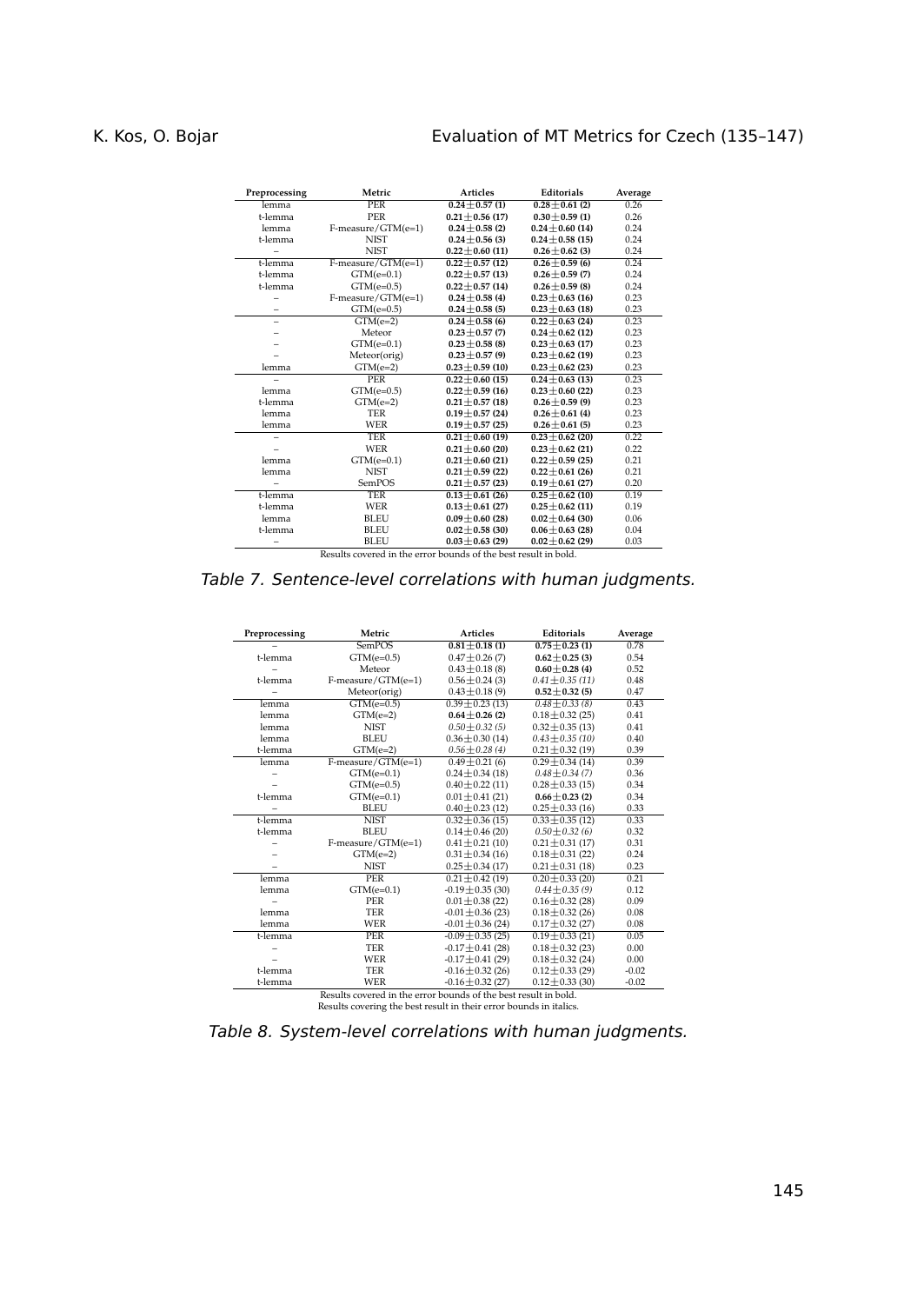## **7. Conclusion**

This work has examined the most common MT system evaluation metrics that are currently used. The experiments have demonstrated that the most suitable metrics for evaluation of MT systems on the system level with Czech as the target language are Semantic POS Overlapping and Meteor, followed by GTM, BLEU and NIST. These results are consistent with data that were published for systems with English as the target language even though the correlation coefficients with human judgments are lower for Czech.

The evaluation of MT quality on the sentence level proved to be unsuitable because of a relatively low correlation with human judgments for all considered metrics. Due to the variance of the correlations, none of the metrics was identified as the best one. We only found out that BLEU does not correlate with human judgments on the sentence level. However, the results were influenced by the quality of human judgments which had only a moderate inter-human correlation.

## **8. Acknowledgment**

The work on this project was supported by the grant FP6-IST-5-034291-STP (Euro-Matrix), and the grants MSM0021620838 and ME838.

## **Bibliography**

- Banerjee, S. and A. Lavie. METEOR: An Automatic Metric for MT Evaluation with Improved Correlation with Human Judgments. In *Proceedings of Workshop on Intrinsic and Extrinsic Evaluation Measures for MT and/or Summarization at the 43th Annual Meeting of the Association of Computational Linguistics (ACL-2005)*, pages 65–72, Ann Arbor, Michigan, June 2005.
- Bojar, Ondřej and Jan Hajič. Phrase-based and Deep Syntactic English-to-Czech Statistical Machine Translation. In *In Proceedings of the Third Workshop on Statistical Machine Translation*, pages 143–146, Columbus, Ohio, June 2008. Association for Computational Linguistics.
- Callison-Burch, Chris, Cameron Fordyce, Philipp Koehn, Christof Monz, and Josh Schroeder. (Meta-) Evaluation of Machine Translation. In *Proceedings of the Second Workshop on Statistical Machine Translation*, pages 136–158, Prague, 2007. Association for Computational Linguistics.
- Callison-Burch, Chris, Cameron Fordyce, Philipp Koehn, Christof Monz, and Josh Schroeder. Further Meta-Evaluation of Machine Translation. In *Proceedings of the Third Workshop on Statistical Machine Translation*, pages 70–106, Columbus, Ohio, 2008. Association for Computational Linguistics.
- Doddington, George. Automatic Evaluation of Machine Translation Quality Using N-gram Co-occurrence Statistics. In *Proceedings of the Second International Conference on Human Language Technology Research*, pages 138–145, San Francisco, CA, USA, 2002. Morgan Kaufmann Publishers Inc.